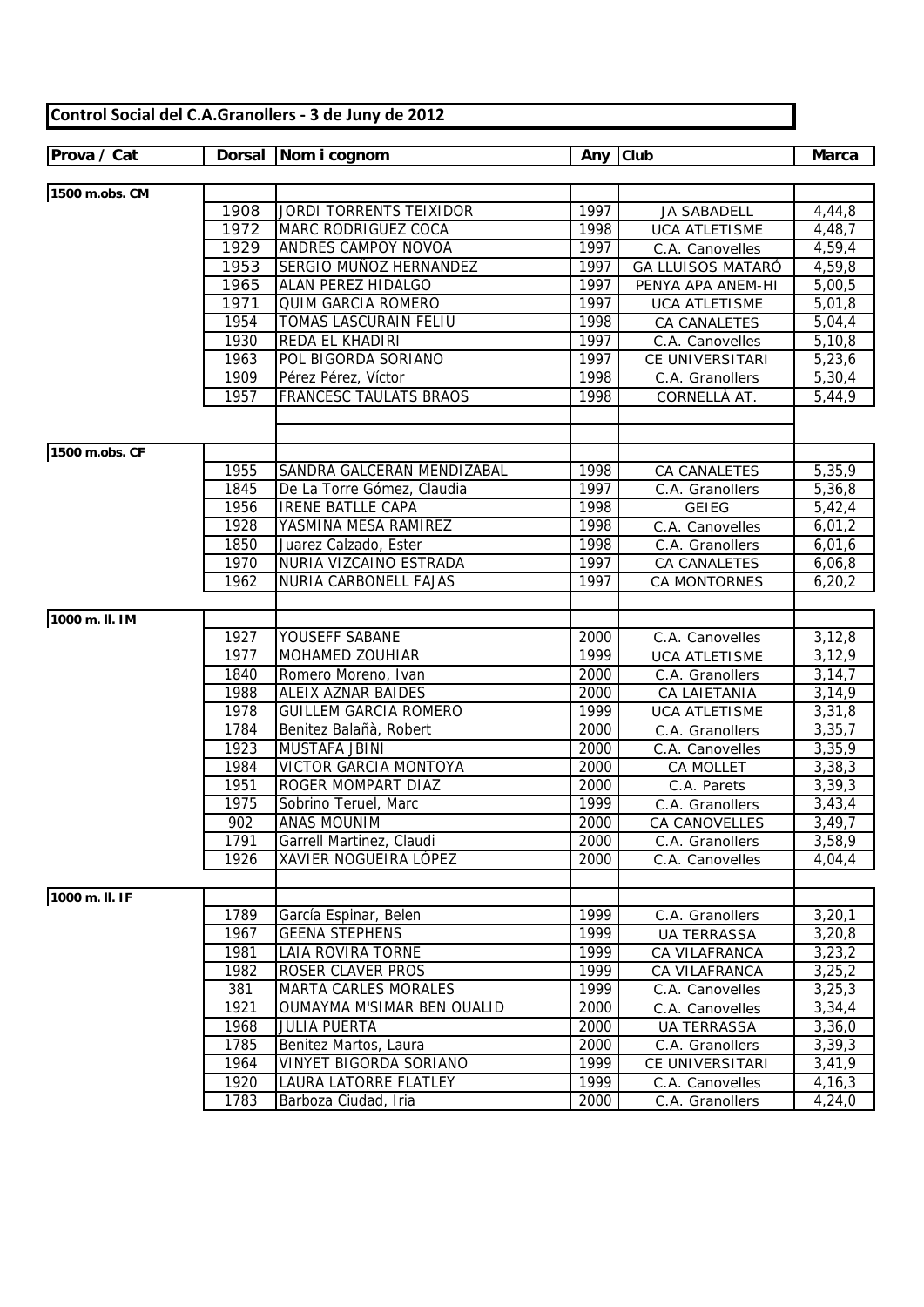| 600 m. II. AM     |              |                                |      |                                    |          |
|-------------------|--------------|--------------------------------|------|------------------------------------|----------|
|                   | 1985         | VICTOR CORIS COBOS             | 2001 | CA SANT CELONI                     | 1,52,3   |
|                   | 1773         | Mbarki, Salman                 | 2001 | C.A. Granollers                    | 1,59,5   |
|                   | 1767         | García Gimeno, Adrián          | 2002 | C.A. Granollers                    | 2,04,7   |
|                   | 1777         | Segura Gómez, Adrià            | 2002 | C.A. Granollers                    | 2,04,9   |
|                   | 1779         | Tresserras Gonzalo, Alex       | 2001 | C.A. Granollers                    | 2,07,1   |
|                   | 1987         | RODRIGO ROLDAN SANCHEZ         | 2001 | CE UNIVERSITARI                    | 2,07,5   |
|                   | 1949         | <b>NARICS LARROYA RAMON</b>    | 2002 | C.A. Parets                        | 2,08,8   |
|                   | 1766         | Fuentes Brustenga, Gerard      | 2001 | C.A. Granollers                    | 2, 14, 1 |
|                   |              |                                |      |                                    |          |
| 600 m. II. AF     |              |                                |      |                                    |          |
|                   | 1976         | MARIA GARCIA ROMERA            | 2001 | <b>UCA ATLETISME</b>               | 1,57,5   |
|                   | 1983         | ANNA GONZALEZ TINTURE          | 2001 | <b>ISS L'HOSPITALET</b>            | 2,12,9   |
|                   | 1947         | SARA GOMEZ MONTOLIO            | 2001 | C.A. Parets                        | 2,16,5   |
|                   | 1946         | ALBA SORIA POUS                | 2001 | C.A. Parets                        | 2,17,6   |
|                   | 1993         | PATRICIA VEGA DE LLERGO BRUNAT | 2002 | <b>ISS L'HOSPITALET</b>            | 2,21,2   |
|                   | 1770         | Gonzalo Monje, Emma            | 2001 | C.A. Granollers                    | 2,21,4   |
|                   | 1919         | MARINA GÓMEZ BLÁZQUEZ          | 1999 | C.A. Canovelles                    | 2,21,6   |
|                   | 1945         | <b>AINHOA SORIA POUS</b>       | 2001 | C.A. Parets                        | 2,22,1   |
|                   | 1762         | Blasco Liñan, Varinia          | 2002 |                                    | 2,35,5   |
|                   | 1774         | Martinez Salvador, Mariona     | 2001 | C.A. Granollers<br>C.A. Granollers |          |
|                   |              |                                |      |                                    | 2,41,8   |
| 1000 m. II. BM-BF |              |                                |      |                                    |          |
|                   |              |                                |      |                                    |          |
|                   | 1958<br>1754 | <b>DIDAC TAULATS BRAOS</b>     | 2003 | CORNELLÀ AT.                       | 3,29,6   |
|                   | 903          | Roca Rivera, Jan Biel          | 2004 | C.A. Granollers                    | 3,38,8   |
|                   |              | <b>ADAM MOUNIM</b>             | 2004 | CA CANOVELLES                      | 3,48,2   |
|                   | 1936         | ALEX DURAN MARTIN              | 2004 | C.A. Parets                        | 3,54,2   |
|                   | 910          | JOAN NAVARRO GARCIA            | 2004 | CA MANRESA                         | 4,05,7   |
|                   | 1743         | Barboza Ciudad, Nanuk          | 2003 | C.A. Granollers                    | 4,08,1   |
|                   | 1753         | Melenchon Jusmet, Francesc     | 2003 | C.A. Granollers                    | 4,10,6   |
|                   | 909          | <b>BERTA ESLAVA GIL</b>        | 2004 | CA MANRESA                         | 4,11,4   |
|                   | 1751<br>925  | Jaen Domene, Arnau             | 2003 | C.A. Granollers                    | 4,17,7   |
|                   | 1755         | ROC TRUJILLO GARCIA            | 2004 | CA SANT CELONI                     | 4,20,8   |
|                   |              | Sanchis Caballero, Judith      | 2003 | C.A. Granollers                    | 4,22,5   |
|                   | 1759         | Tie Oliver, Arnau              | 2003 | C.A. Granollers                    | 4,25,4   |
|                   | 1997         | DANIEL ALCALA LOURENÇO         | 2004 | <b>UA TERRASSA</b>                 | 4,27,7   |
|                   | 1998         | EIRE HOYOS GONZALEZ            | 2004 | <b>UA TERRASSA</b>                 | 4,33,9   |
|                   | 2000         | VICTOR FERNANDEZ CAJA          | 2004 | <b>UA TERRASSA</b>                 | 4,34,2   |
|                   | 1999         | LUCIA FERNANDEZ CAJA           | 2004 | <b>UA TERRASSA</b>                 | 4,36,6   |
|                   | 901          | MIRIAM ELLOUKILI ARCOS         | 2003 | <b>UA TERRASSA</b>                 | 6,09,8   |
|                   |              |                                |      |                                    |          |
| 600 m.II. PBM-PBF |              |                                |      |                                    |          |
|                   | 1986         | DAVID CORIS COBOS              | 2005 | CA SANT CELONI                     | 2, 23, 3 |
|                   | 1732         | Benitez Martos, Ainhoa         | 2005 | C.A. Granollers                    | 2,26,3   |
|                   | 917          | POL LIGUORI TURRÓ              | 2005 | CA SANT CELONI                     | 2,28,9   |
|                   | 1747         | El Ouadi, Jalal                | 2004 | C.A. Granollers                    | 2,30,1   |
|                   | 1934         | ARIADNA VAQUERIZO RUIZ         | 2005 | C.A. Parets                        | 2,33,5   |
|                   | 1736         | Gil Ocaña, Hector              | 2005 | C.A. Granollers                    | 2,45,0   |
|                   | 922          | IKER ANDRES VILA               | 2005 | CA MOLLET                          | 2,49,0   |
|                   | 1733         | Bonilla Alcala, Aina           | 2005 | C.A. Granollers                    | 2,51,5   |
|                   | 1740         | Rosell Martin, Marina          | 2005 | C.A. Granollers                    | 2,53,0   |
|                   | 1932         | JOAN JOLI LUZON                | 2006 | C.A. Parets                        | 2,57,8   |
|                   | 1738         | Profitos Perpinya, Marti       | 2005 | C.A. Granollers                    | 3,01,0   |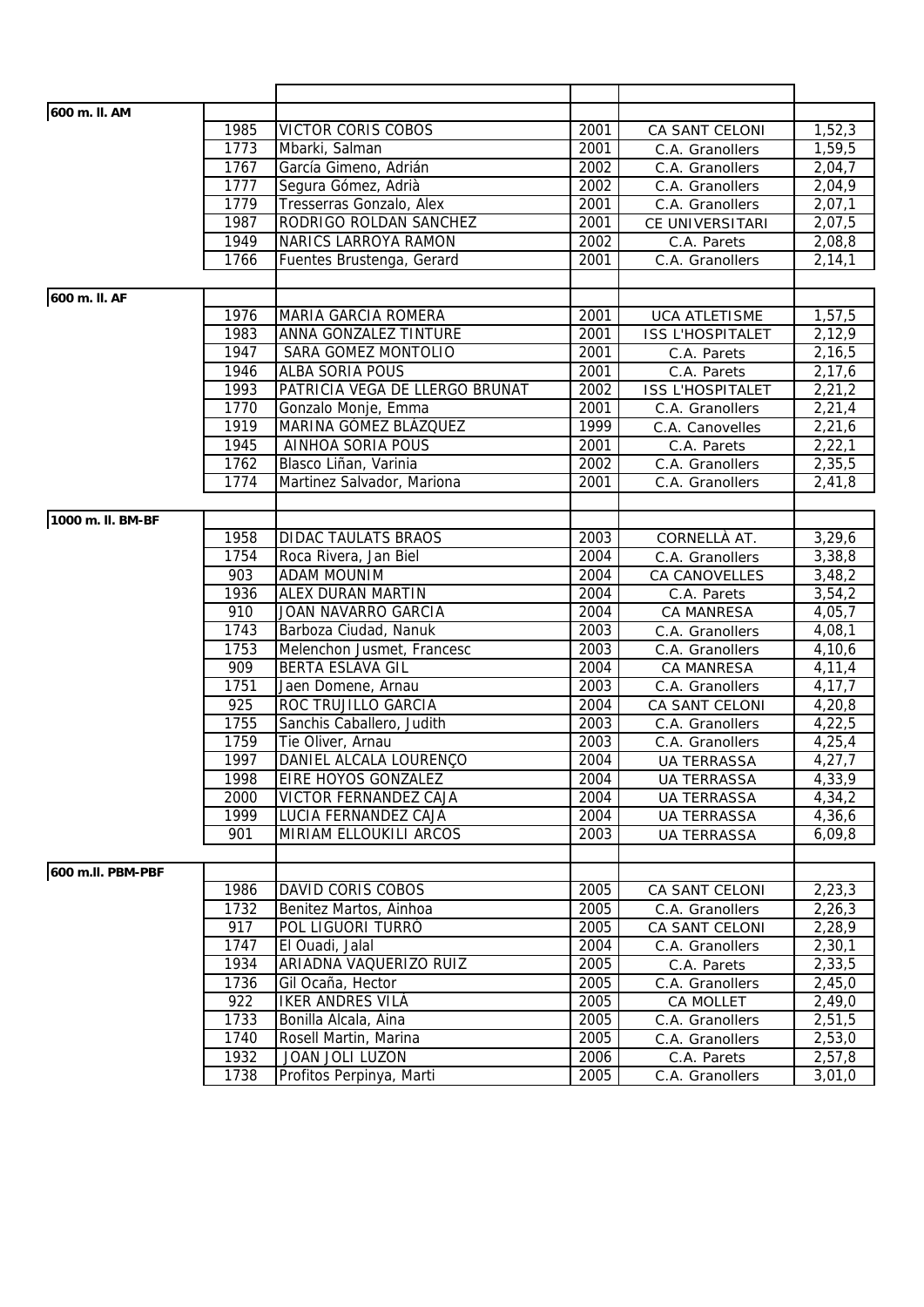| 1500 m II M       |                  |                                 |      |                          |          |
|-------------------|------------------|---------------------------------|------|--------------------------|----------|
|                   | 915              | <b>MOURAD TAOUSSI</b>           | 1990 | CA LAIETANIA             | 4,04,0   |
|                   | 912              | YOUSEFF TAOUSSI                 | 1994 | CA LAIETANIA             | 4,04,3   |
|                   | 904              | POL DOMENECH FERRER             | 1995 | CE UNIVERSITARI          | 4,07,6   |
|                   | 926              | EUGENI GIL OCAÑA                | 1994 | <b>CA GRANOLLERS</b>     | 4,09,0   |
|                   | 908              | YOUSSEF FATEH                   | 1995 | <b>ISS L'HOSPITALET</b>  | 4, 13, 3 |
|                   | 907              | <b>JESUS URTADO GONZALEZ</b>    | 1996 | <b>JA SABADELL</b>       | 4, 16, 2 |
|                   | 1969             | RAUL MONJE MARTINEZ             | 1996 | <b>CA GRANOLLERS</b>     | 4,16,5   |
|                   | 1989             | <b>MANEL EGEA RIERA</b>         | 1996 | <b>CA CANOVELLES</b>     | 4,23,4   |
|                   | 918              | <b>GERARD ARDERIUS GUITERAS</b> | 1993 | CA CASTELLAR             | 4, 25, 1 |
|                   | 906              | DAVID MOLINA RUIZ               | 1976 | <b>FACVAC</b>            | 4,28,0   |
|                   | 916              | ALEIX RODRIGUEZ DIEZ            | 1996 | <b>UA TERRASSA</b>       | 4,35,7   |
|                   | 923              | MARC SORIANO AMORES             | 1994 | CA OLESA                 | 4,44,6   |
|                   | 1966             | FERRAN MORÉ FLORES              | 1996 | PENYA APA ANEM-HI        | 4,48,3   |
|                   | 914              | <b>GUILLEM SANCHEZ</b>          | 1996 | CA SANT CELONI           | 4,53,8   |
|                   | 921              | ENRIC ALVAREZ FERRETE           | 1996 | <b>CA GRANOLLERS</b>     | 5,00,3   |
|                   |                  |                                 |      |                          |          |
| 1500 m II F       |                  |                                 |      |                          |          |
|                   | 913              | <b>CARLA MORENO</b>             | 1993 | CA LAIETANIA             | 4,56,2   |
|                   | 924              | RUS MARIA HERNANDEZ CANO        | 1986 | <b>CA MONTORNES</b>      | 5,03,7   |
|                   | 932              | <b>MERCE BARRIS TEMPLADO</b>    | 1995 | <b>GEIEG</b>             | 5, 15, 3 |
|                   | 928              | MARIA GIL OCAÑA                 | 1996 | CA GRANOLLERS            | 5,17,7   |
|                   | 927              | ANNA SURROCA GIBERT             | 1996 | CA GRANOLLERS            | 5, 27, 3 |
|                   | 936              | MARIA MIRANDA NAVARRO           | 1996 | <b>UA TERRASSA</b>       | 5,44,2   |
|                   | 1980             | <b>CELIA CARO FAURE</b>         | 1996 | <b>UCA ATLETISME</b>     | 6, 13, 2 |
|                   | 931              | CLAUDIA BERMEJO CRUZ            | 1995 | <b>CA GRANOLLERS</b>     | 6,20,0   |
|                   |                  |                                 |      |                          |          |
| 100 m II CM       |                  |                                 |      |                          |          |
|                   | 938              | EDUARD NAVARRO PLADEMUNT        | 1997 | CA SANT CELONI           | 11,5     |
| <b>Vent: -0,1</b> | 930              | MARC POYATO ALARCON             | 1997 | <b>CA GRANOLLERS</b>     | 11,9     |
|                   | 933              | ERIC RAMOS CABALLERO            | 1997 | <b>CA CANOVELLES</b>     | 12,2     |
|                   | 929              | KALID BENRIMO                   | 1997 | <b>CA CANOVELLES</b>     | 12,4     |
|                   | 974              | #N/A                            | #N/A | #N/A                     | 12,6     |
|                   | $\overline{920}$ | <b>VICTOR SEDANO ALCALDE</b>    | 1998 | <b>GA LLUISOS MATARÓ</b> | 13,6     |
|                   |                  |                                 |      |                          |          |
| 100 m II CF       |                  |                                 |      |                          |          |
|                   | 929              | KALID BENRIMO                   | 1997 | CA CANOVELLES            | 13,3     |
| Vent: $-0,7$      | 934              | SARA GALAN VINAGRE              | 1997 | CA CANOVELLES            | 14,0     |
|                   | 1962             | NURIA CARBONELL FAJAS           | 1997 | CA MONTORNES             | 14,8     |
|                   | 1961             | MONTSE MARISCAL PETIDIER        | 1997 | CA MONTORNES             | 14,9     |
|                   |                  |                                 |      |                          |          |
| 80 m II IM        |                  |                                 |      |                          |          |
| 1a sèrie          | 1975             | Sobrino Teruel, Marc            | 1999 | C.A. Granollers          | 12,6     |
|                   | 1923             | <b>MUSTAFA JBINI</b>            | 2000 | C.A. Canovelles          | 12,8     |
|                   | 1927             | YOUSEFF SABANE                  | 2000 | C.A. Canovelles          | 12,8     |
|                   | 1978             | <b>GUILLEM GARCIA ROMERO</b>    | 1999 | <b>UCA ATLETISME</b>     | 13,0     |
|                   | 1791             | Garrell Martinez, Claudi        | 2000 | C.A. Granollers          | 13,8     |
|                   |                  |                                 |      |                          |          |
| 80 m II IM        |                  |                                 |      |                          |          |
| 2a sèrie          | 1840             | Romero Moreno, Ivan             | 2000 | C.A. Granollers          | 11,7     |
|                   | 1951             | ROGER MOMPART DIAZ              | 2000 | C.A. Parets              | 11,9     |
|                   | 1977             | MOHAMED ZOUHIAR                 | 1999 | <b>UCA ATLETISME</b>     | 12,5     |
|                   | 1784             | Benitez Balañà, Robert          | 2000 | C.A. Granollers          | 12,9     |
|                   | 1926             | <b>XAVIER NOGUEIRA LÓPEZ</b>    | 2000 | C.A. Canovelles          | 13,0     |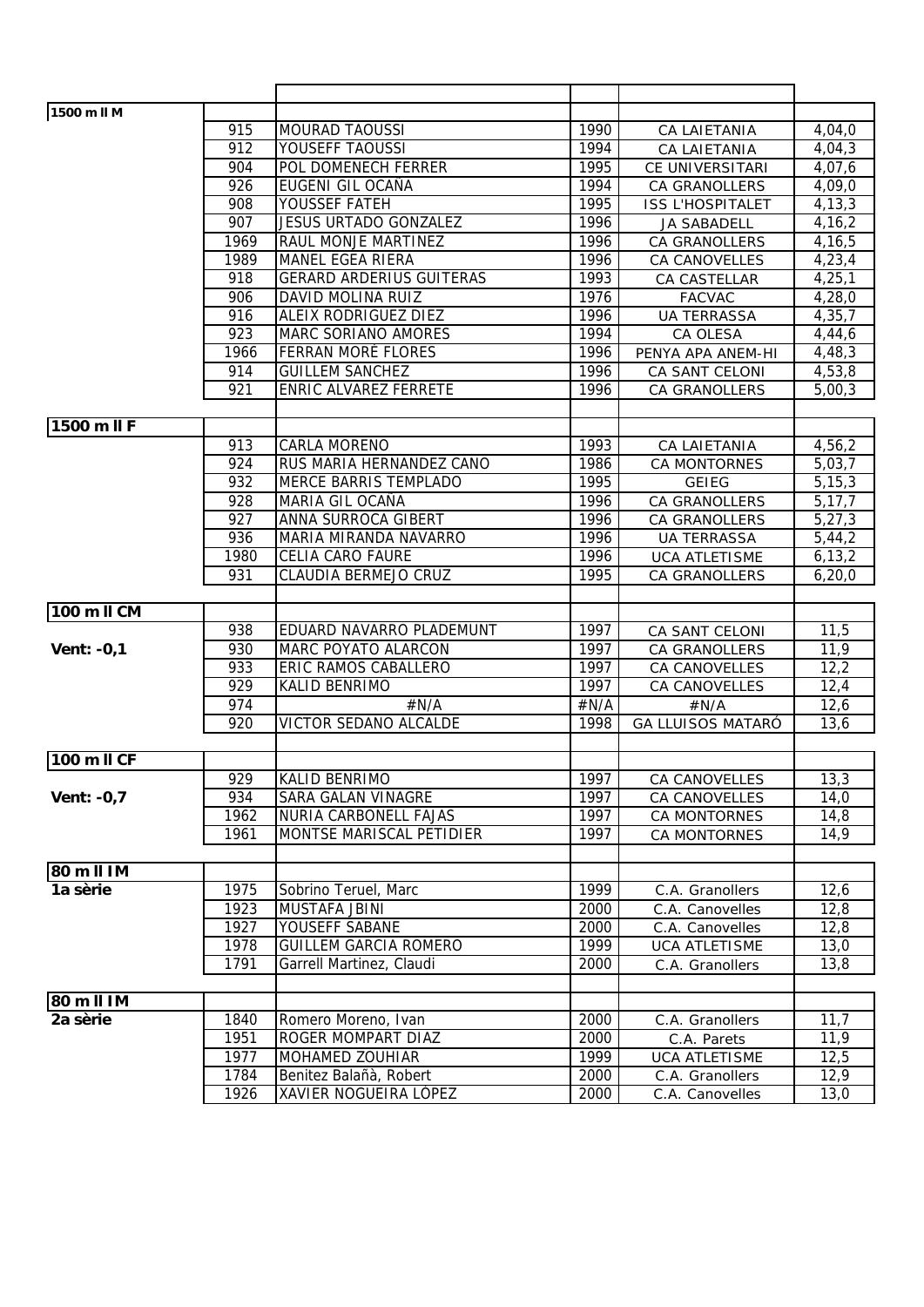| 80 m II IF                          |                  |                                 |      |                            |      |
|-------------------------------------|------------------|---------------------------------|------|----------------------------|------|
| 1a sèrie                            | 941              | MARTINA BALLESTEROS LLOVET      | 1999 | CA LAIETANIA               | 11,1 |
|                                     | 1789             | García Espinar, Belen           | 1999 | C.A. Granollers            | 11,3 |
|                                     | 381              | <b>MARTA CARLES MORALES</b>     | 1999 | C.A. Canovelles            | 11,4 |
|                                     | 1979             | SARA CARO RUIZ                  | 1999 | <b>UCA ATLETISME</b>       | 11,9 |
|                                     | 1973             | NURIA VASTRO POZO               | 2000 | <b>UCA ATLETISME</b>       | 12,4 |
|                                     | 1841             | Rovira García, Paula            | 1999 | C.A. Granollers            | 12,5 |
|                                     |                  |                                 |      |                            |      |
| 80 m II IF                          |                  |                                 |      |                            |      |
| 2a sèrie                            | 942              | PAULA DEIROS FERNANDEZ          | 1999 | CA LAIETANIA               | 11,4 |
|                                     | 1797             | Martin Riera, Laia              | 2000 | C.A. Granollers            | 11,7 |
|                                     | 1920             | LAURA LATORRE FLATLEY           | 1999 | C.A. Canovelles            | 12,0 |
|                                     | 1785             | Benitez Martos, Laura           | 2000 | C.A. Granollers            | 12,4 |
|                                     | 1921             | OUMAYMA M'SIMAR BEN OUALID      | 2000 | C.A. Canovelles            | 13,6 |
|                                     | 1783             | Barboza Ciudad, Iria            | 2000 | C.A. Granollers            | 13,6 |
|                                     |                  |                                 |      |                            |      |
| 60 m II AM                          |                  |                                 |      |                            |      |
| 1a sèrie                            | 1773             | Mbarki, Salman                  | 2001 | C.A. Granollers            | 9,2  |
|                                     | 943              | <b>ISAAC BALLESTEROS LLOVET</b> | 2002 | CA LAIETANIA               | 9,4  |
|                                     | 1766             | Fuentes Brustenga, Gerard       | 2001 | C.A. Granollers            | 9,5  |
|                                     | 1995             | <b>ISRAEL FERRON MARTINEZ</b>   | 2001 | <b>CA MONTORNES</b>        | 9,6  |
|                                     | 1779             | Tresserras Gonzalo, Alex        | 2001 | C.A. Granollers            | 10,0 |
|                                     | 1949             | <b>NARICS LARROYA RAMON</b>     | 2002 | C.A. Parets                | 10,5 |
|                                     | 940              | DANIEL HOYOS GONZALEZ           | 2002 | <b>UA TERRASSA</b>         | 10,9 |
|                                     |                  |                                 |      |                            |      |
| 60 m II AM                          |                  |                                 |      |                            |      |
| 2a sèrie                            | 1985             | <b>VICTOR CORIS COBOS</b>       | 2001 | CA SANT CELONI             | 9,3  |
|                                     | 1994             | <b>INAKI MORET MARTINEZ</b>     | 2001 | CA MONTORNES               | 9,5  |
|                                     | 1977             | <b>MOHAMED ZOUHIAR</b>          | 1999 | <b>UCA ATLETISME</b>       | 9,6  |
|                                     | 1787             | Cotolí Cerezo, Oriol            | 2000 | C.A. Granollers            | 9,9  |
|                                     | 1767             | García Gimeno, Adrián           | 2002 | C.A. Granollers            | 10,0 |
|                                     | 947              | SERGI CALERO GONZALEZ           | 2002 | CA CANOVELLES              | 10,7 |
|                                     |                  |                                 |      |                            |      |
| $60 \overline{m}$ II AF<br>1a sèrie | 946              | PATRICIA TEIXEIRA IZUZQUIZA     | 2001 | <b>ISS L'HOSPITALET</b>    | 9,9  |
|                                     | 1769             | Garrido Benet, Angela           | 2001 | C.A. Granollers            | 10,0 |
|                                     | 1993             | PATRICIA VEGA DE LLERGO BRUNAT  | 2002 | ISS L'HOSPITALET           | 10,2 |
|                                     | 1946             | ALBA SORIA POUS                 | 2001 |                            | 10,4 |
|                                     | 1945             | AINHOA SORIA POUS               | 2001 | C.A. Parets<br>C.A. Parets | 10,7 |
|                                     | 1774             | Martinez Salvador, Mariona      | 2001 | C.A. Granollers            | 10,9 |
|                                     | 1762             | Blasco Liñan, Varinia           | 2002 | C.A. Granollers            | 11,8 |
|                                     |                  |                                 |      |                            |      |
| 60 m II AF                          |                  |                                 |      |                            |      |
| 2a sèrie                            | 1942             | EMMA LOUGHMAN GARCÍA            | 2002 | C.A. Parets                | 9,0  |
|                                     | 1947             | SARA GOMEZ MONTOLIO             | 2001 | C.A. Parets                | 9,0  |
|                                     | 1983             | <b>ANNA GONZALEZ TINTURE</b>    | 2001 | <b>ISS L'HOSPITALET</b>    | 9,4  |
|                                     | 937              | CAROLINA PUIGGROS FIGUERAS      | 2001 | <b>ISS L'HOSPITALET</b>    | 9,7  |
|                                     | 935              | EVA GALAN VINAGRE               | 2002 | CA CANOVELLES              | 9,9  |
|                                     | 1770             | Gonzalo Monje, Emma             | 2001 | C.A. Granollers            | 10,8 |
|                                     | 1765             | De La Torre Gómez, Sofia        | 2002 | C.A. Granollers            | 11,5 |
|                                     |                  |                                 |      |                            |      |
| 60 m II BM                          |                  |                                 |      |                            |      |
| 1a sèrie                            | 1751             | Jaen Domene, Arnau              | 2003 | C.A. Granollers            | 10,4 |
|                                     | 910              | JOAN NAVARRO GARCIA             | 2004 | CA MANRESA                 | 10,6 |
|                                     | $\overline{925}$ | ROC TRUJILLO GARCIA             | 2004 | CA SANT CELONI             | 11,4 |
|                                     | 1759             | Tie Oliver, Arnau               | 2003 | C.A. Granollers            | 12,0 |
|                                     | 2000             | <b>VICTOR FERNANDEZ CAJA</b>    | 2004 | <b>UA TERRASSA</b>         | 12,2 |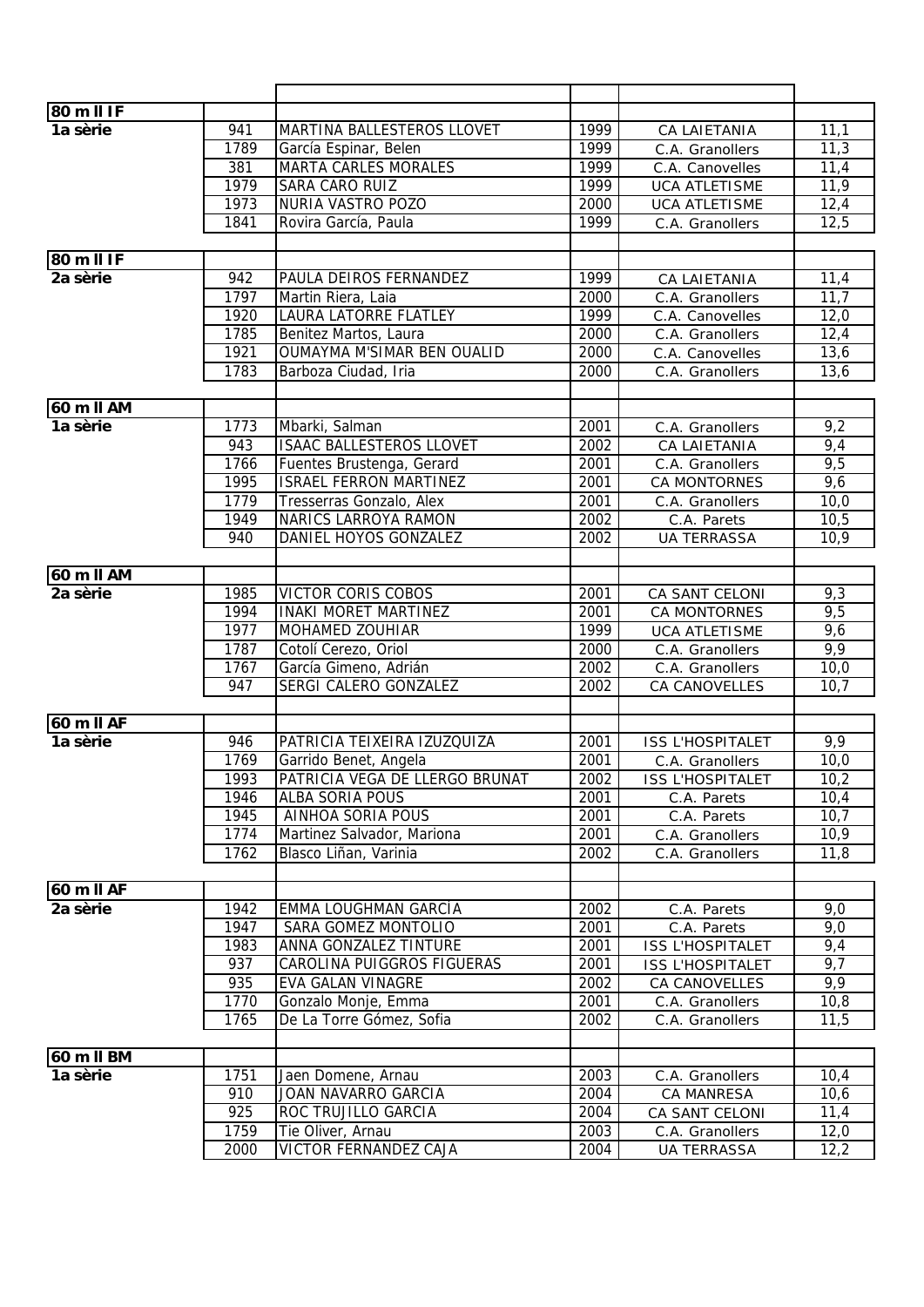| 60 m II BM  |      |                           |      |                      |      |
|-------------|------|---------------------------|------|----------------------|------|
| 2a sèrie    | 1754 | Roca Rivera, Jan Biel     | 2004 | C.A. Granollers      | 10,4 |
|             | 1997 | DANIEL ALCALA LOURENÇO    | 2004 | <b>UA TERRASSA</b>   | 10,5 |
|             | 1936 | <b>ALEX DURAN MARTIN</b>  | 2004 | C.A. Parets          | 10,6 |
|             | 1735 | Funez González, Germán    | 2006 | C.A. Granollers      | 10,8 |
|             | 1743 | Barboza Ciudad, Nanuk     | 2003 | C.A. Granollers      | 11,2 |
|             |      |                           |      |                      |      |
| 60 m II BF  |      |                           |      |                      |      |
|             | 1755 | Sanchis Caballero, Judith | 2003 | C.A. Granollers      | 10,4 |
|             | 945  | MIREIA GONZALEZ GUILLAMET | 2003 | <b>CA CANOVELLES</b> | 10,5 |
|             | 909  | <b>BERTA ESLAVA GIL</b>   | 2004 | <b>CA MANRESA</b>    | 10,6 |
|             | 901  | MIRIAM ELLOUKILI ARCOS    | 2003 | <b>UA TERRASSA</b>   | 11,6 |
|             | 1998 | EIRE HOYOS GONZALEZ       | 2004 | <b>UA TERRASSA</b>   | 12,2 |
|             | 1999 | LUCIA FERNANDEZ CAJA      | 2004 | <b>UA TERRASSA</b>   | 12,4 |
|             |      |                           |      |                      |      |
| 60 m II PBM |      |                           |      |                      |      |
|             | 944  | ALBERT GONZALEZ GUILLAMET | 2006 | <b>CA CANOVELLES</b> | 9,1  |
|             | 1747 | El Ouadi, Jalal           | 2004 | C.A. Granollers      | 9,5  |
|             | 922  | <b>IKER ANDRES VILA</b>   | 2005 | <b>CA MOLLET</b>     | 9,7  |
|             | 1738 | Profitos Perpinya, Marti  | 2005 | C.A. Granollers      | 10,2 |
|             | 1932 | <b>JOAN JOLI LUZON</b>    | 2006 | C.A. Parets          | 11,2 |
|             |      |                           |      |                      |      |
| 60 m II PBF |      |                           |      |                      |      |
|             | 1934 | ARIADNA VAQUERIZO RUIZ    | 2005 | C.A. Parets          | 9,8  |
|             | 1740 | Rosell Martin, Marina     | 2005 | C.A. Granollers      | 10,6 |
|             | 1733 | Bonilla Alcala, Aina      | 2005 | C.A. Granollers      | 10,9 |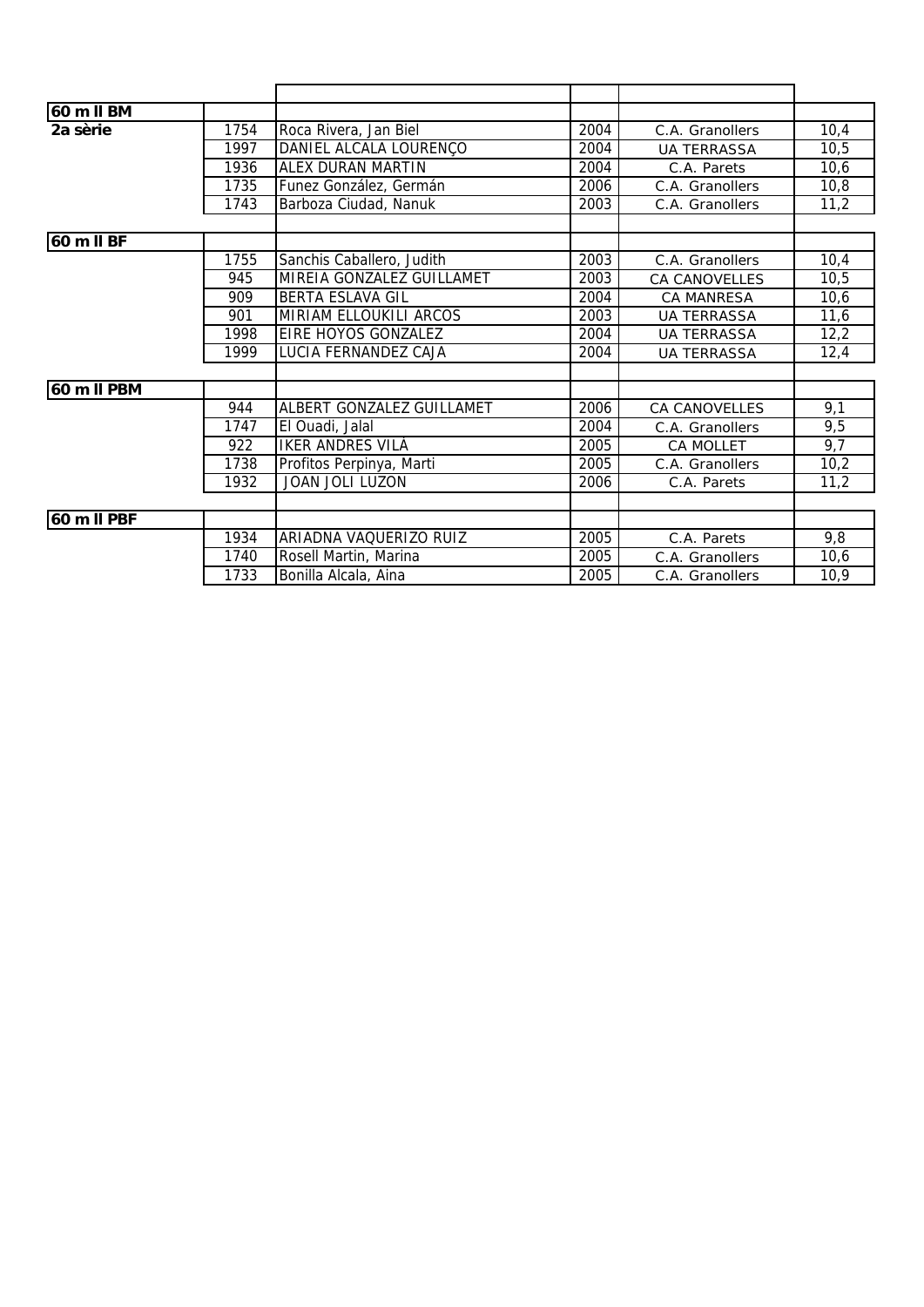## **Prova: Alçada CADET MASCULÍ**

| Dorsal | Nom i Cognoms           | Anv  | Club       |  | 1,20 1,25 1,30 | 1.35       |  |     |  |  |                | 1,38   1,41   1,44   1,47   1,50   1,53   1,57,   1,60   MARCA |
|--------|-------------------------|------|------------|--|----------------|------------|--|-----|--|--|----------------|----------------------------------------------------------------|
| 1974   | <b>ALBERT PUIG BESA</b> | 1997 | CA CALELLA |  |                |            |  |     |  |  | $\vee\vee\vee$ |                                                                |
| 1929   | ANDRÉS CAMPOY NOVOA     | 1997 | Canovelles |  |                | XO         |  | XXX |  |  |                | 1.41                                                           |
| 1930   | <b>REDA EL KHADIRI</b>  | 1997 | Canovelles |  |                | <b>XXX</b> |  |     |  |  |                | 1.30                                                           |

**Control Social del C.A.Granollers ‐ 3 de Juny de 2012**

#### **Prova: Alçada CADET FEMENÍ**

| Dorsal I | Nom i Cognoms                  | Any  | Club               |    |  | 1.44   1.47   1.50   MARCA |
|----------|--------------------------------|------|--------------------|----|--|----------------------------|
| 1992     | <b>IGLORIA CABRERA BOROTAU</b> | 1997 | L CA SANT CELONI L | XO |  | 44                         |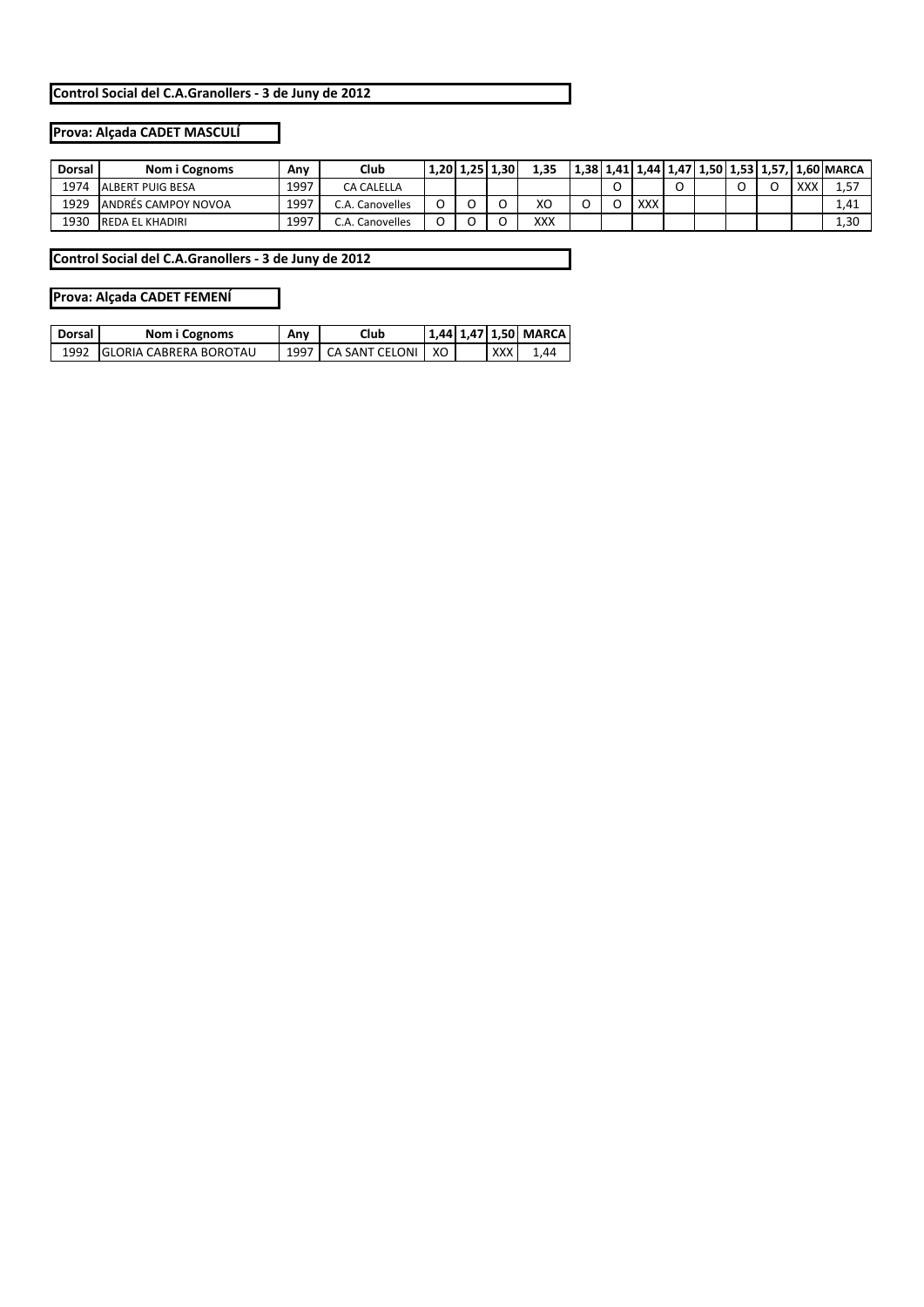## **Prova: Perxa ALEVÍ MASCULÍ**

| <b>Dorsal</b> | Nom i Cognoms                 | Anv  | Club                | 1,20       | 1.40 | 1,60 | 1,80       | 2,10 | 2.40 | 2,60 | 2.75       | <b>MARCA</b> |
|---------------|-------------------------------|------|---------------------|------------|------|------|------------|------|------|------|------------|--------------|
| 1996          | <b>MARC SANCHEZ POL</b>       | 2000 | <b>CA MALGRAT</b>   |            |      |      |            | XXO  |      | O    | <b>XXX</b> | 2,60         |
| 1994          | <b>INAKI MORET MARTINEZ</b>   | 2001 | <b>CA MONTORNES</b> |            | O    | XXO  | <b>XXX</b> |      |      |      |            | 1,60         |
| 1995          | <b>ISRAEL FERRON MARTINEZ</b> | 2001 | <b>CA MONTORNES</b> |            | XXO  | XXX  |            |      |      |      |            | 1,40         |
| 1960          | <b>GERARD TAULATS BRAOS</b>   | 2001 | CORNELLÀ AT.        |            | XXO  | XXX  |            |      |      |      |            | 1,40         |
| 1773          | Mbarki, Salman                | 2001 | C.A. Granollers     | XO         | XXO  | XXX  |            |      |      |      |            | 1,40         |
| 1766          | Fuentes Brustenga, Gerard     | 2001 | C.A. Granollers     | <b>XXX</b> |      |      |            |      |      |      |            | <b>NULS</b>  |
| 1779          | Tresserras Gonzalo, Alex      | 2001 | C.A. Granollers     | <b>XXX</b> |      |      |            |      |      |      |            | <b>NULS</b>  |

#### **Prova: Perxa ABSOLUT MASCULÍ**

| Dorsal | Nom i Cognoms                  | Anv  | Club                 | 3,00 | 3.20 | .40 | 3,50 | 3.70 | 3,90 | 4.10 | <b>MARCA</b> |
|--------|--------------------------------|------|----------------------|------|------|-----|------|------|------|------|--------------|
| 1991   | <b>XAVIER CONSEGAL CODERCH</b> | 1973 | ICA VALLS D'ANDORRA  |      |      |     |      | хc   |      | ххх  | 3,90         |
| 911    | <b>IFRANCESC NIETO RICART</b>  | 1968 | <b>CA GRANOLLERS</b> |      |      |     |      | XXX  |      |      | 3.50         |
| 905    | <b>EDGAR GONZALEZ CAMPO</b>    | 1996 | <b>CA GRANOLLERS</b> | ֊    |      | XXX |      |      |      |      | 3.20         |

**Control Social del C.A.Granollers ‐ 3 de Juny de 2012**

# **Prova: Perxa ALEVÍ FEMENÍ**

| <b>Dorsal</b> | Nom i Cognoms              | Any  | Club                 | 1.20       | 1.40 | 1.60 | 1.80 | <b>MARCA</b> |
|---------------|----------------------------|------|----------------------|------------|------|------|------|--------------|
| 1990          | ANA GAROLERA GARCIA        | 2001 | <b>CA CALELLA</b>    | O          | Ο    | O    | XXX  | 1,60         |
| 1976          | <b>MARIA GARCIA ROMERA</b> | 2001 | <b>UCA ATLETISME</b> | O          | XXO  | XO   | XXX  | 1,60         |
| 1765          | De La Torre Gómez, Sofia   | 2002 | C.A. Granollers      | <b>XXX</b> |      |      |      | <b>NULS</b>  |
| 1769          | Garrido Benet, Angela      | 2001 | C.A. Granollers      | <b>XXX</b> |      |      |      | <b>NULS</b>  |
| 1774          | Martinez Salvador, Mariona | 2001 | C.A. Granollers      | <b>XXX</b> |      |      |      | <b>NULS</b>  |
| 1762          | Blasco Liñan, Varinia      | 2002 | C.A. Granollers      | <b>XXX</b> |      |      |      | <b>NULS</b>  |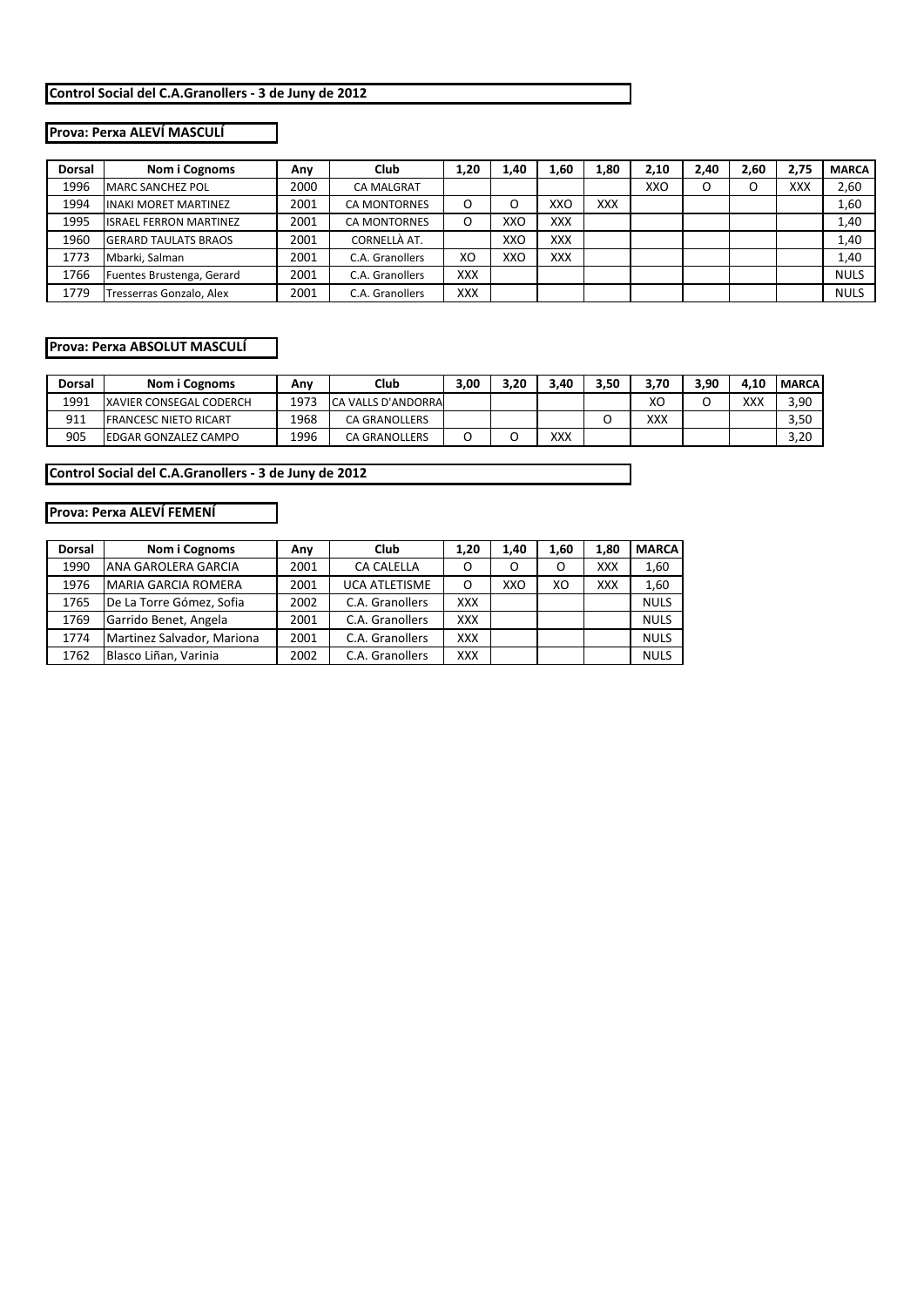# **Prova: Llargada BENJAMÍ MASCULÍ**

| <b>Dorsal</b> | Nom i Cognoms                 | Any  | <b>Club</b>            |      | 2    | 3    | Marca |
|---------------|-------------------------------|------|------------------------|------|------|------|-------|
| 1987          | <b>RODRIGO ROLDAN SANCHEZ</b> | 2001 | <b>CE UNIVERSITARI</b> | 2,95 | 2,83 | 2,49 | 2,95  |
| 1958          | <b>DIDAC TAULATS BRAOS</b>    | 2003 | CORNELLÀ AT.           | 2,82 | 2,81 | 2,92 | 2,92  |
| 1936          | <b>ALEX DURAN MARTIN</b>      | 2004 | C.A. Parets            | 2,89 | 2,91 | x    | 2,91  |
| 1754          | Roca Rivera, Jan Biel         | 2004 | C.A. Granollers        | 2,62 | 2,56 | 2,88 | 2,88  |
| 910           | JOAN NAVARRO GARCIA           | 2004 | <b>CA MANRESA</b>      | 2,86 | x    | 2,53 | 2,86  |
| 1997          | DANIEL ALCALA LOURENCO        | 2004 | <b>UA TERRASSA</b>     | 2,58 | 2,52 | 2,67 | 2,67  |
| 1751          | Jaen Domene, Arnau            | 2003 | C.A. Granollers        | 2,62 | 2,56 | 2,48 | 2,62  |
| 1743          | Barboza Ciudad, Nanuk         | 2003 | C.A. Granollers        | 2,16 | 2,37 | 2,32 | 2,37  |
| 2000          | <b>VICTOR FERNANDEZ CAJA</b>  | 2004 | <b>UA TERRASSA</b>     | 2,18 | 2,24 | 2,35 | 2,35  |
| 925           | <b>ROC TRUJILLO GARCIA</b>    | 2004 | <b>CA SANT CELONI</b>  | 2,21 | 2,31 | 2,31 | 2,31  |
| 1753          | Melenchon Jusmet, Francesc    | 2003 | C.A. Granollers        | 2,02 | 2,23 | 2,28 | 2,28  |
| 1759          | Tie Oliver, Arnau             | 2003 | C.A. Granollers        | 1,71 | 1,98 | x    | 1,98  |

## **Control Social del C.A.Granollers ‐ 3 de Juny de 2012**

# **Prova: Llargada BENJAMÍ FEMENÍ**

| <b>Dorsal</b> | Nom i Cognoms                 | Any  | Club               |      |      |      | Marca |
|---------------|-------------------------------|------|--------------------|------|------|------|-------|
| 1755          | Sanchis Caballero, Judith     | 2003 | C.A. Granollers    | 2,53 | 2,44 | 2,28 | 2,53  |
| 909           | <b>IBERTA ESLAVA GIL</b>      | 2004 | <b>CA MANRESA</b>  | 2,38 | 2,20 |      | 2,38  |
| 1998          | <b>EIRE HOYOS GONZALEZ</b>    | 2004 | <b>UA TERRASSA</b> | 1,98 | 2,04 | 2,22 | 2,22  |
| 1999          | LUCIA FERNANDEZ CAJA          | 2004 | <b>UA TERRASSA</b> | 1,98 | 1,88 | 2,20 | 2,20  |
| 901           | <b>MIRIAM ELLOUKILI ARCOS</b> | 2003 | <b>UA TERRASSA</b> | 1,86 | 2.18 | 1,46 | 2,18  |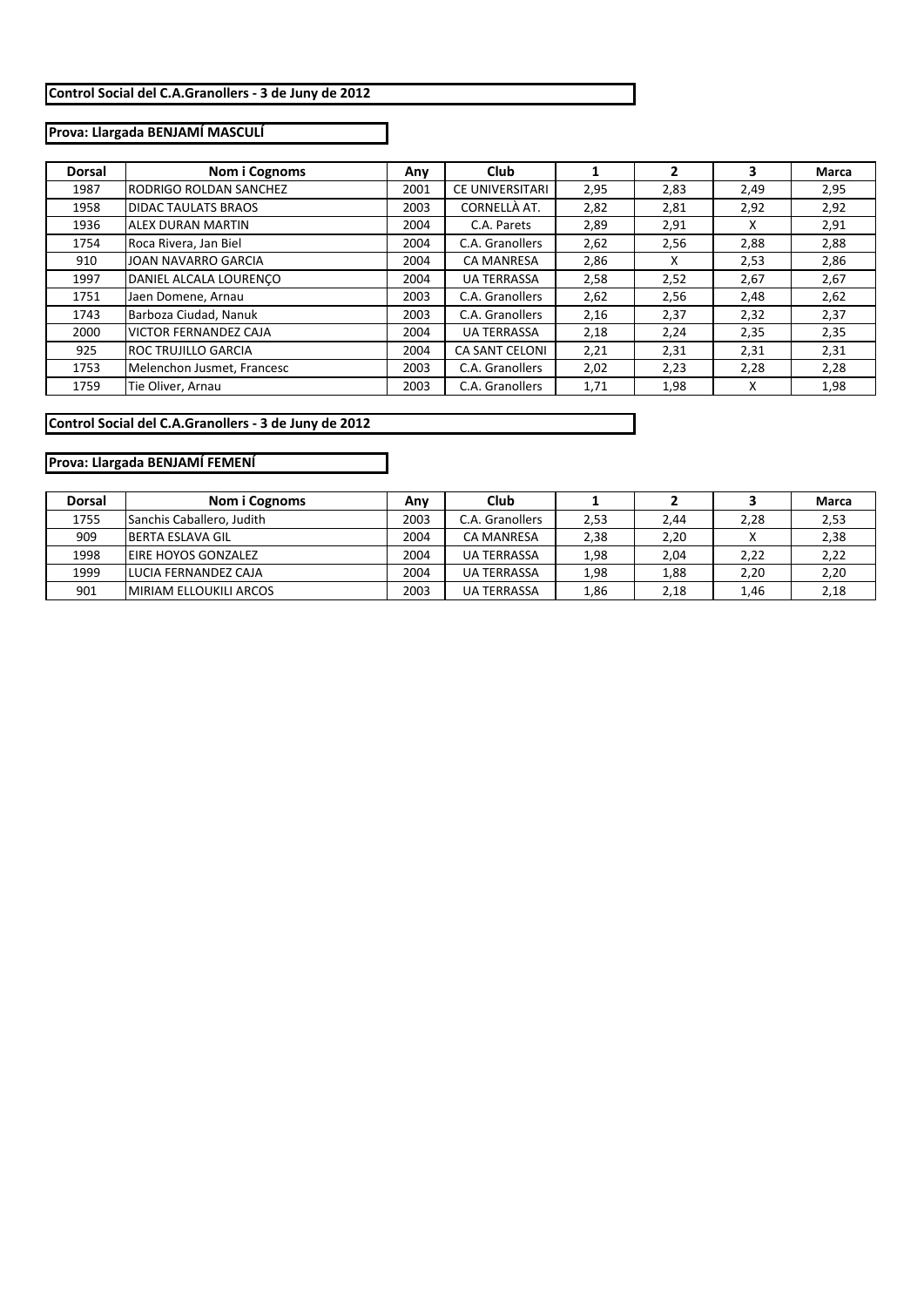# **Prova: PES INFANTIL MASCULÍ**

| <b>Dorsal</b> | Nom i Cognoms                | Club<br>Any |                      |      |      |      | Marca |
|---------------|------------------------------|-------------|----------------------|------|------|------|-------|
| 1784          | Benitez Balañà, Robert       | 2000        | C.A. Granollers      | 6,38 | 6,58 | 6,16 | 6,58  |
| 1840          | Romero Moreno, Ivan          | 2000        | C.A. Granollers      | 6,1  | 6,32 | 5,71 | 6,32  |
| 1791          | Garrell Martinez, Claudi     | 2000        | C.A. Granollers      |      | 4,96 | 5,04 | 5,04  |
| 1977          | <b>IMOHAMED ZOUHIAR</b>      | 1999        | <b>UCA ATLETISME</b> | 4.76 | 4,78 | 4,79 | 4,79  |
| 1978          | <b>GUILLEM GARCIA ROMERO</b> | 1999        | <b>UCA ATLETISME</b> | 3,68 | 4,12 | 3,67 | 4,12  |

**Control Social del C.A.Granollers ‐ 3 de Juny de 2012**

# **Prova: PES INFANTIL FEMENÍ**

| <b>Dorsal</b> | Nom i Cognoms         | Club<br>Any |                      |      |      |      | Marca |
|---------------|-----------------------|-------------|----------------------|------|------|------|-------|
| 1979          | <b>SARA CARO RUIZ</b> | 1999        | <b>UCA ATLETISME</b> | 9,19 | 8,71 | 8,21 | 9,19  |
| 1797          | Martin Riera, Laia    | 2000        | C.A. Granollers      | 6,87 | 5,62 | 6,56 | 6,87  |
| 1789          | García Espinar, Belen | 1999        | C.A. Granollers      | 5,68 | 5,13 |      | 5,68  |
| 1785          | Benitez Martos, Laura | 2000        | C.A. Granollers      | 4,22 | 5,55 | 5,01 | 5,55  |
| 1783          | Barboza Ciudad, Iria  | 2000        | C.A. Granollers      | 5,54 | 4,92 | 5,08 | 5,54  |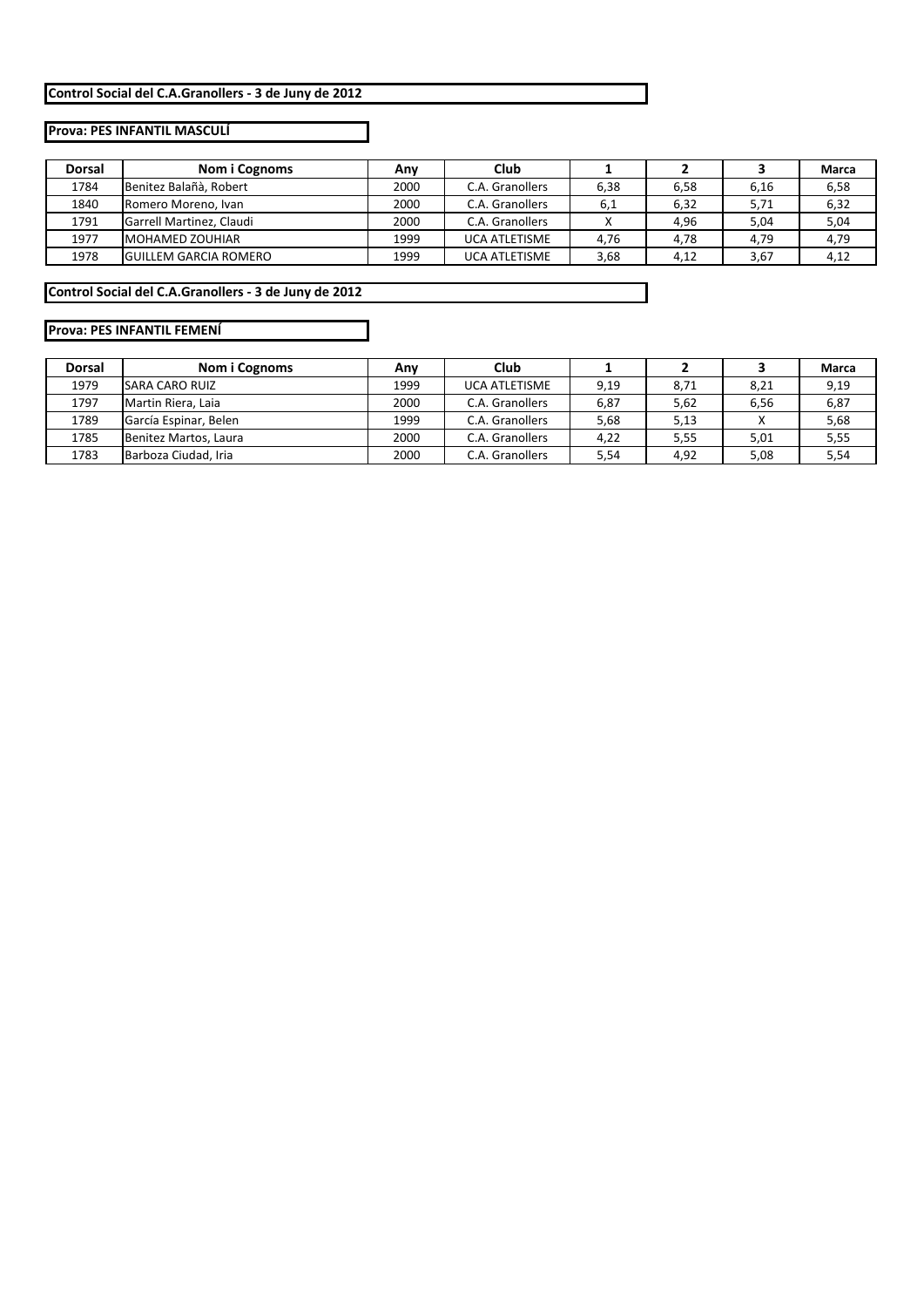#### **Prova: PILOTA PRE‐BENJAMÍ MASCULÍ**

| <b>Dorsal</b> | Nom i Cognoms            | Any  | <b>Club</b>           |       |           |       | <b>MARCA</b> |
|---------------|--------------------------|------|-----------------------|-------|-----------|-------|--------------|
| 922           | <b>IKER ANDRES VILA</b>  | 2005 | <b>CA MOLLET</b>      | 12.96 | 14.25     | 10.78 | 14,25        |
| 1738          | Profitos Perpinya, Marti | 2005 | C.A. Granollers       | 8,12  | 12.06     | 7,87  | 12,06        |
| 1747          | El Ouadi, Jalal          | 2004 | C.A. Granollers       | 11,69 | 8,22      | 8,80  | 11,69        |
| 1986          | <b>DAVID CORIS COBOS</b> | 2005 | <b>CA SANT CELONI</b> | 11.46 | 10.32     | 11.65 | 11,65        |
| 1932          | JOAN JOLI LUZON          | 2006 | C.A. Parets           |       |           | 8,38  | 8,38         |
| 1736          | Gil Ocaña, Hector        | 2005 | C.A. Granollers       | 7,69  | $\lambda$ | 8,17  | 8,17         |

**Control Social del C.A.Granollers ‐ 3 de Juny de 2012**

## **Prova: PILOTA PRE‐BENJAMÍ FEMENÍ**

| <b>Dorsal</b> | Nom i Cognoms           | Club<br>Anv |                 |       |       |       | <b>MARCA</b> |
|---------------|-------------------------|-------------|-----------------|-------|-------|-------|--------------|
| 1732          | Benitez Martos, Ainhoa  | 2005        | C.A. Granollers | 11,89 | 10,16 | 12.34 | 12,34        |
| 1934          | IARIADNA VAQUERIZO RUIZ | 2005        | C.A. Parets     | 7,52  | 3,90  | 6,78  | 7,52         |
| 1733          | Bonilla Alcala, Aina    | 2005        | C.A. Granollers | 6,57  | 6.36  | 5,83  | 6,57         |
| 1740          | Rosell Martin, Marina   | 2005        | C.A. Granollers | 3.73  | 4,57  |       | 4,57         |